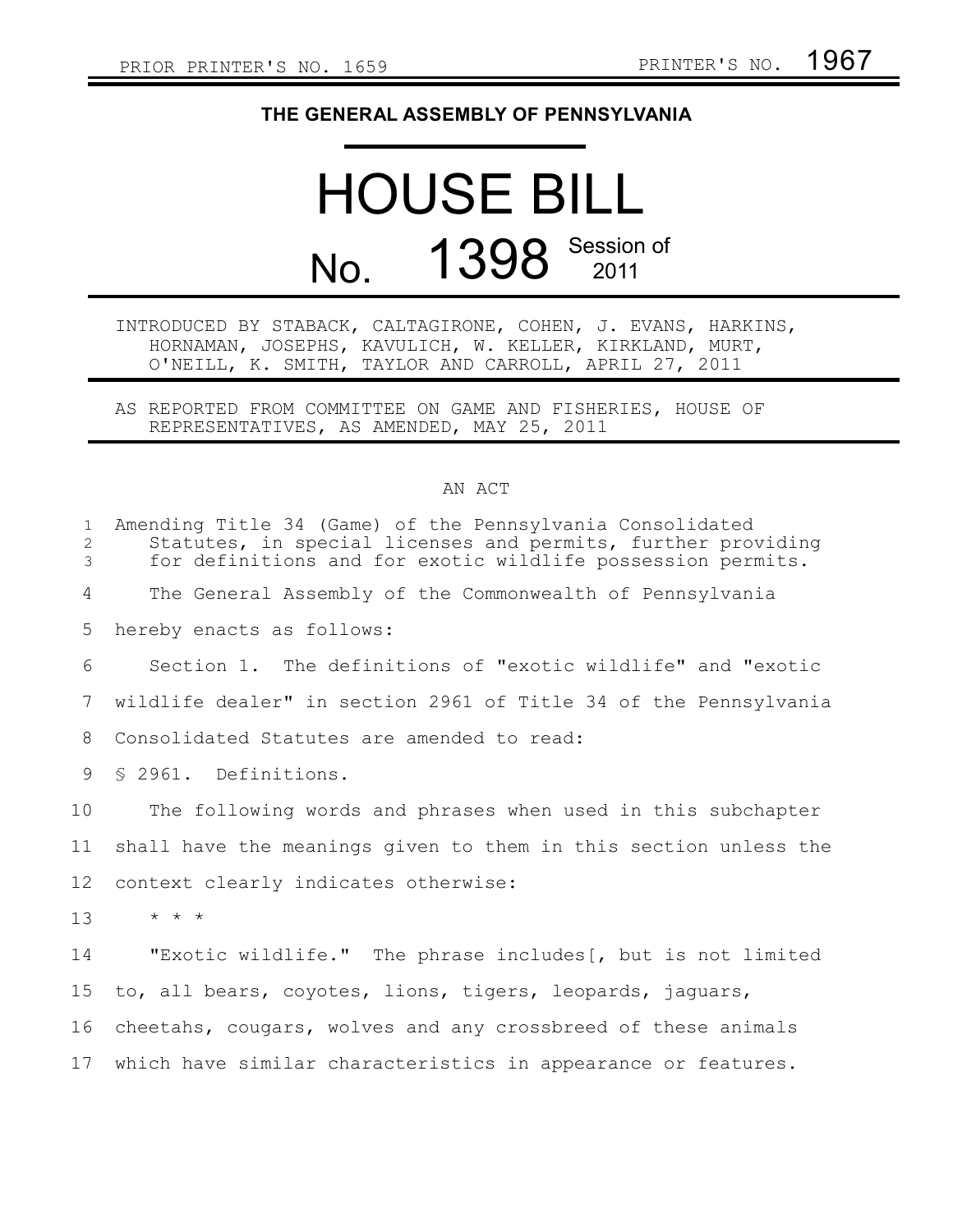| $\mathbf 1$ | The definition is applicable whether or not the birds or animals |
|-------------|------------------------------------------------------------------|
| 2           | were bred or reared in captivity or imported from another state  |
| 3           | or nation.] all nonindigenous animals and the following,         |
| 4           | regardless of whether the animals are bred or reared in          |
| 5           | captivity or imported from another state or nation:              |
| 6           | (1) All members of the order Primates (nonhuman                  |
| 7           | primates).                                                       |
| 8           | All members of the family Ursidae (bears).<br>(2)                |
| 9           | (3)<br>All members of the species:                               |
| 10          | Canis latrans (coyotes).<br>(i)                                  |
| 11          | (ii) Canis lupus (gray wolves).                                  |
| 12          | (iii) Canis rufus (red wolves).                                  |
| 13          | (iv) Felis rufus (bobcat).                                       |
| 14          | (v) Panthera leo (lions).                                        |
| 15          | <u>(vi) Panthera tigris (tigers).</u>                            |
| 16          | <u>(vii) Panthera pardus (leopards).</u>                         |
| 17          | <u>(viii) Panthera unica (snow leopards).</u>                    |
| 18          | (ix) Neofelis nebulosa (clouded leopard).                        |
| 19          | (x) Panthera onca (jaquars).                                     |
| 20          | (xi) Acinonyx jubatus (cheetahs).                                |
| 21          | (xii) Felis concolor (cougars).                                  |
| 22          | (xiii) Any crossbreed of the animals specified in                |
| 23          | this paragraph which have similar characteristics in             |
| 24          | appearance or features.                                          |
| 25          | The term shall not be construed to include any member of the     |
| 26          | class Aves (birds), any member of the families Equidae (horses,  |
| 27          | asses and zebras), Camelidae (camels, alpacas and llamas),       |
| 28          | Cervidae (deer, moose and elk), Bovidae (wild cattle and spiral- |
| 29          | horned antelopes), Muridae (rats and mice), Chinchillidae        |
| 30          | (chinchillas and viscachas), Leporidae (rabbits and hares),      |
|             |                                                                  |

20110HB1398PN1967 - 2 -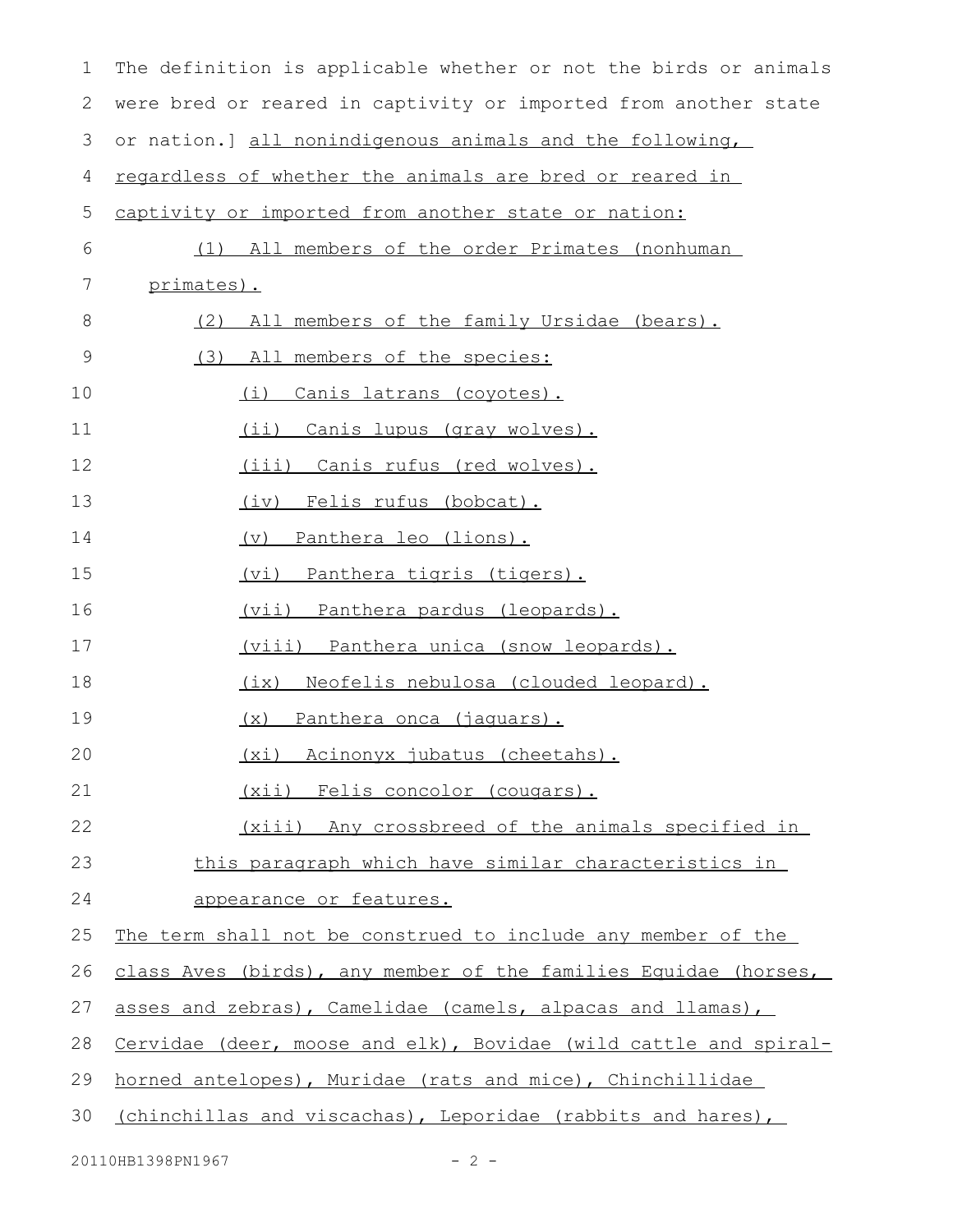Erinaceidae (hedgehogs and moonrats), Petauridae (gliders and striped possums) or any member of the species Mustela furo (domestic ferrets) or Cavia porcellus (domestic guinea pigs). "Exotic wildlife dealer." Any person who: (1) imports into this Commonwealth, possesses, buys, sells, locates or finds for a fee, barters, donates, gives away or otherwise disposes of [more than one bird or one animal classified as] exotic wildlife [by this subchapter.] $\sum$ and (2) engages in at least five documented transactions annually involving exotic wildlife. \* \* \* Section 2. Section 2963 of Title 34 is amended to read: § 2963. Exotic wildlife possession permits. [(a) Authorization.--The commission may issue permits to persons to possess exotic wildlife which shall authorize the holder to purchase, receive or possess exotic wildlife from any lawful source from within or without this Commonwealth. (b) Shelter, care and protection.--No permit provided for in this section shall be granted until the commission is satisfied that the provisions for housing and caring for such exotic wildlife and for protecting the public are proper and adequate and in accordance with the standards established by the commission.] (b.1) (1) Commencing on January 1, 2012, the commission shall not issue permits for the possession of exotic wildlife, except as set forth in sections 2930 (relating to propagating permits), 2962 (relating to exotic wildlife dealer permits) and 2964(a) (relating to menagerie permits) AND 58 PA. CODE § 147.302 (RELATING TO GENERAL). 1 2 3 4 5 6 7 8 9 10 11 12 13 14 15 16 17 18 19 20 21 22 23 24 25 26 27 28 29 30

 $\overline{\mathbf{C}}$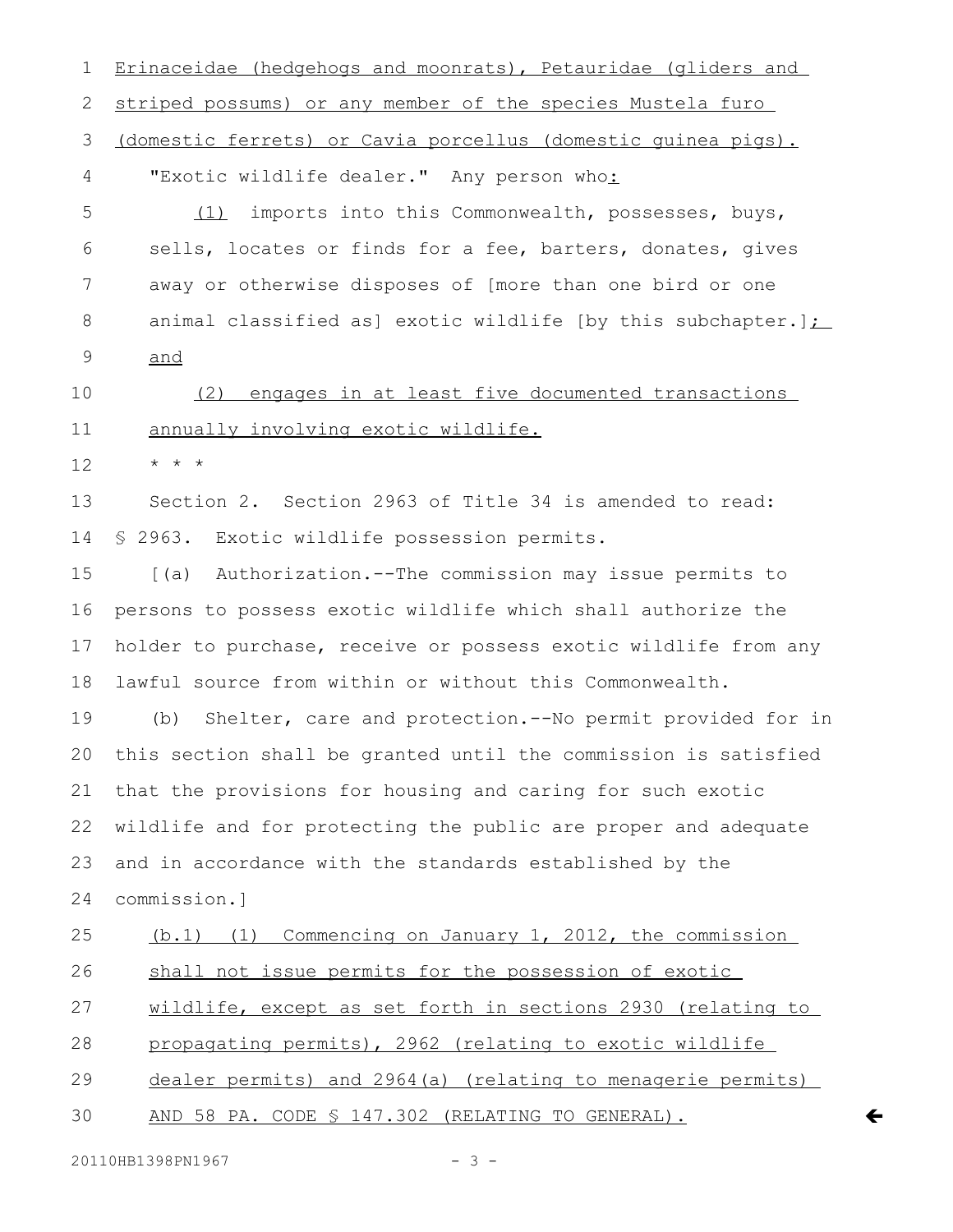| 1            | (2) (i) The provisions of paragraph (1) shall not apply                 |
|--------------|-------------------------------------------------------------------------|
| $\mathbf{2}$ | to exotic wildlife lawfully possessed pursuant to an                    |
| 3            | exotic wildlife possession permit, provided that the                    |
| 4            | permit is used prior to December 31, 2011. The permit                   |
| 5            | shall only authorize the continued possession, after                    |
| 6            | December 31, 2011, of the exotic wildlife identified in                 |
| 7            | the permit.                                                             |
| 8            | THE PROVISIONS OF PARAGRAPH (1) SHALL NOT APPLY<br>(TI)<br>$\leftarrow$ |
| 9            | TO A WILDLIFE SANCTUARY FOR WHICH THE COMMISSION, IN ITS                |
| 10           | SOLE DISCRETION, HAS DESIGNATED A FACILITY AND AUTHORIZED               |
| 11           | IT TO OPERATE AS A PLACE OF REFUGE TO PROVIDE TEMPORARY                 |
| 12           | OR LIFETIME SHELTER, CARE AND PROTECTION FOR ABUSED,                    |
| 13           | NEGLECTED, UNWANTED, IMPOUNDED, ABANDONED, ORPHANED OR                  |
| 14           | DISPLACED WILDLIFE UNDER THE AUTHORITY PROVIDED UNDER                   |
| 15           | SECTION 2902(C) (RELATING TO GENERAL CATEGORIES OF                      |
|              |                                                                         |
| 16           | PERMITS).                                                               |
| 17           | (III) This paragraph shall not be construed to<br>←                     |
| 18           | authorize acquisition, display, exhibition or disposal of               |
| 19           | any additional exotic wildlife after December 31, 2011.                 |
| 20           | This subparagraph shall not apply to any young born after               |
| 21           | December 31, 2011, from otherwise lawfully held exotic                  |
| 22           | wildlife.                                                               |
| 23           | Unlawful acts.--It is unlawful for any person to:<br>(C)                |
| 24           | [Possess, purchase or receive exotic wildlife] Keep<br>(1)              |
| 25           | exotic wildlife in captivity or have exotic wildlife in the             |
| 26           | person's custody or control, without first securing a permit            |
| 27           | [to possess exotic wildlife issued under this section or                |
| 28           | regulations pertaining to this section] issued by the                   |
| 29           | commission AS SET FORTH IN SECTIONS 2930, 2962 AND 2964 (A) OR          |

20110HB1398PN1967 - 4 -